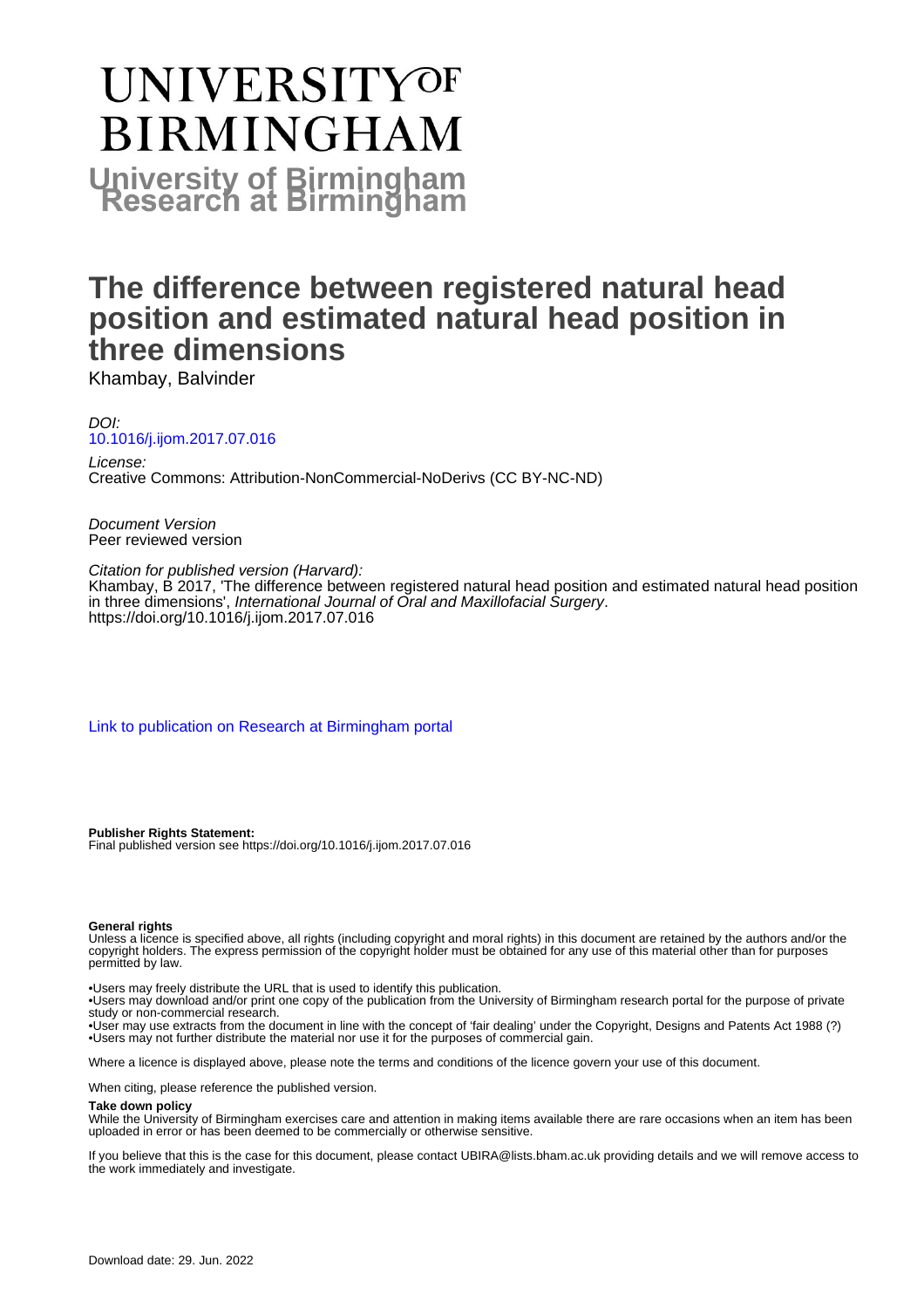**The difference between registered natural head position and estimated natural head position in three dimensions.**

Shiwen Zhu<sup>a</sup>, Andrew Keeling<sup>b</sup>, Tai-Chiu Hsung<sup>a</sup>, Yanqi Yang<sup>a</sup>, Balvinder Khambay<sup>a,b,c</sup>

<sup>a</sup> Paediatric Dentistry and Orthodontics, Faculty of Dentistry, The University of Hong Kong

**b** School of Dentistry, University of Leeds

<sup>c</sup> Institute of Clinical Sciences, College of Medical and Dental Sciences, The School of

Dentistry, University of Birmingham

Address for correspondence

Balvinder S Khambay,

Institute of Clinical Sciences,

College of Medical and Dental Sciences,

The School of Dentistry,

University of Birmingham,

5 Mill Pool Way,

Edgbaston,

Birmingham,

B5 7EG, UK.

Email: b.s.khambay.2@bham.ac.uk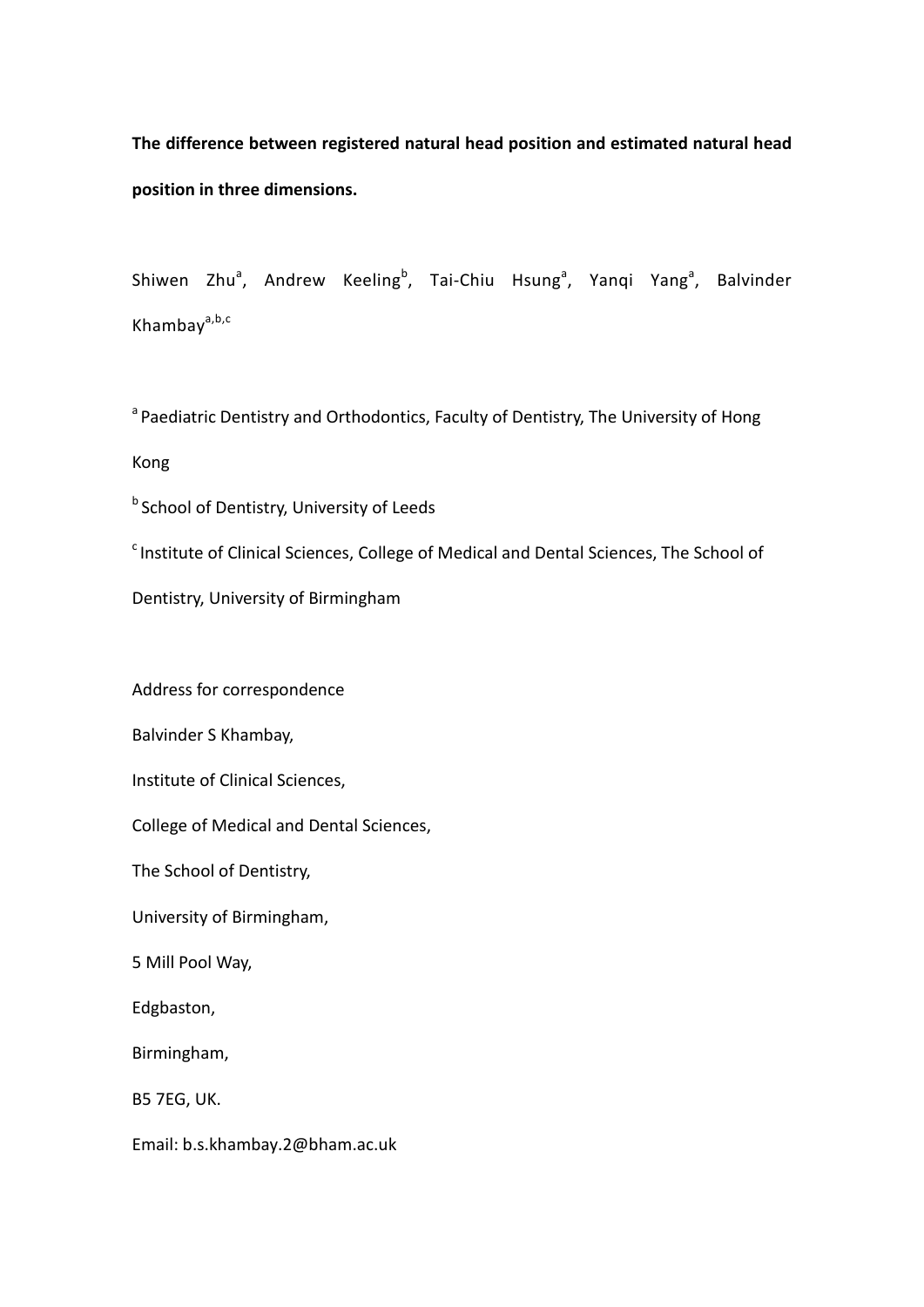Short running title: Registered natural head position and estimated natural head position in 3D.

Key words: Estimated natural head position; registered natural head position; natural head position; Class III; orthognathic surgery

#### **Summary**

This study determined the intra-rater repeatability and inter-rater reproducibility of reorientating three-dimensional (3D) facial images into estimated natural head position**.**  Three-dimensional facial images of 15 pre-surgical Class III orthognathic patients were obtained and automatically reoriented into natural head position (RNHP) using a 3D stereophotogrammetry system and in-house software. 6 clinicians were asked to estimate the natural head position of these patients (ENHP); they re-estimated 5 randomly selected 3D images after a 2-week interval. The differences in yaw, roll, pitch and chin position between RNHP and ENHP were measured. For intra-rater repeatability the intra-class coefficient (ICC) values ranged from 0.55 to 0.74 representing moderate reliability for roll, yaw, pitch and chin position, whilst for interrater reproducibility ICC values from 0.39 to 0.58 indicated poor to moderate reliability. Median differences between ENHP and RNHP was small for roll and yaw but larger for pitch. There was a tendency for the clinicians to estimate NHP with the chin tipped more posteriorly (6.3±5.2mm) compared to RNHP; reducing the severity of the skeletal deformity in the anterior-posterior direction.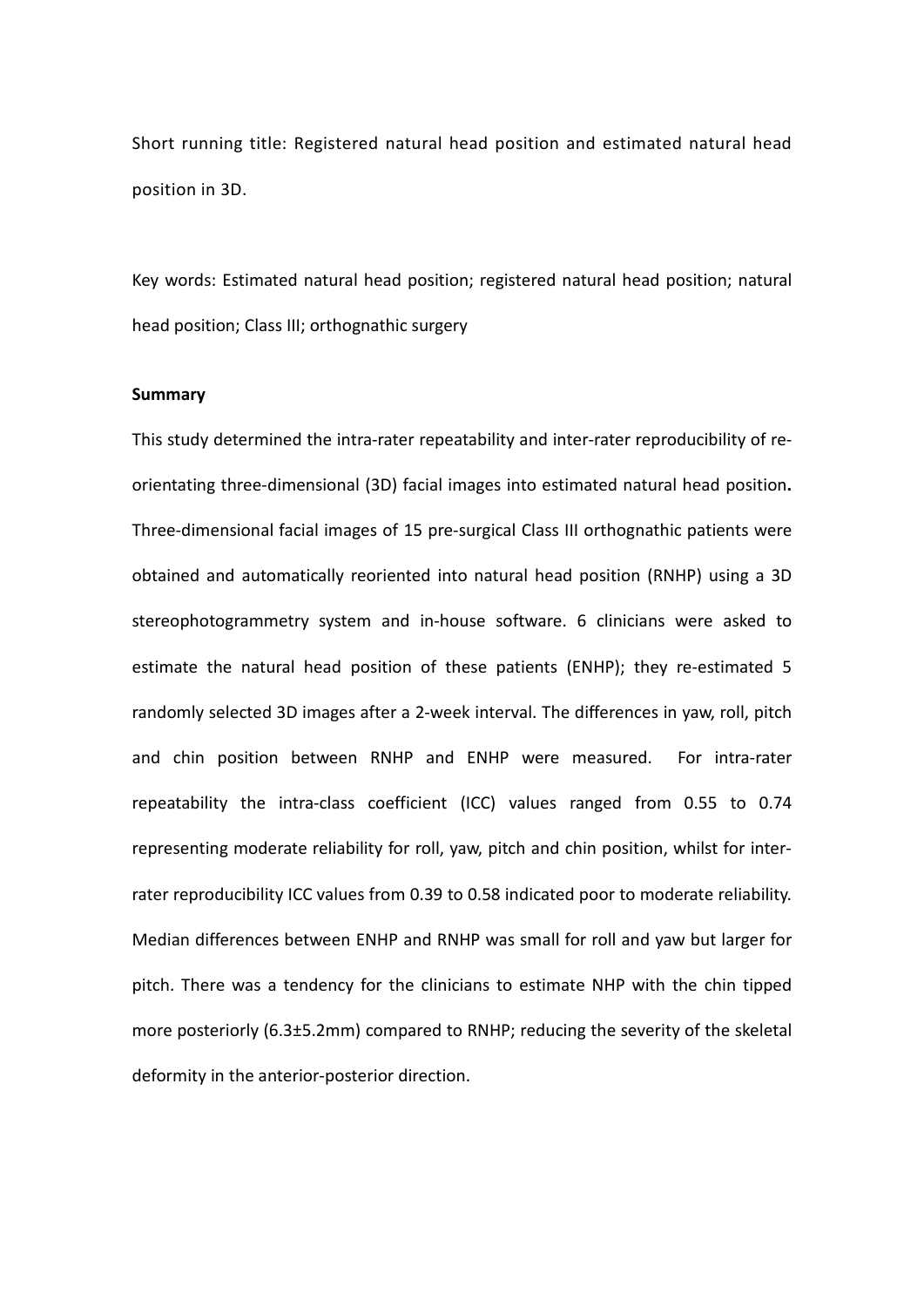#### **Introduction**

Head orientation influences the anterior-posterior perception of the maxillomandibular complex and may result in incorrect diagnosis.<sup>1,2</sup> Currently intracranial reference lines such as Frankfort Horizontal (FH) and sella-nasion (SN) are widely used in standardising lateral head film orientation.<sup>3,4</sup> Natural head position (NHP) is more reproducible and is an alternative method of recording head orientation.<sup>5-7</sup> As a consequence NHP has gained popularity with both orthodontists and oral and maxillofacial surgeons.<sup>8</sup> NHP is readily retrievable from a profile photograph or lateral cephalogram by using a true vertical reference line and is referred to as "registered natural head position".<sup>9</sup>

Three-dimensional (3D) surface imaging has become a routine method of capturing pre-treatment facial images. The calibration of the device does not usually consider any physical reference lines or planes and only the patients' surface topography irrespective of orientation is captured.<sup>10</sup> Even though the patients' facial image is captured in NHP, the resulting 3D facial image when re-loaded into viewing software, will be displayed in an orientation dictated by the calibration and will no longer be in the correct orientation, Figure 1 and 2. To overcome this problem the concept of "registered natural head position" (RNHP) was suggested. $9$  RNHP uses devices which record and transfer NHP, these include registration jigs<sup>11</sup>, digital orientation sensors<sup>12</sup> and a laser level beam.<sup>13-15</sup> However the devices themselves may influence the accuracy of RNHP and in some cases cause soft tissue distortion. Hsung et al. (2014) proposed the use a "physical reference system", based on a secondary reference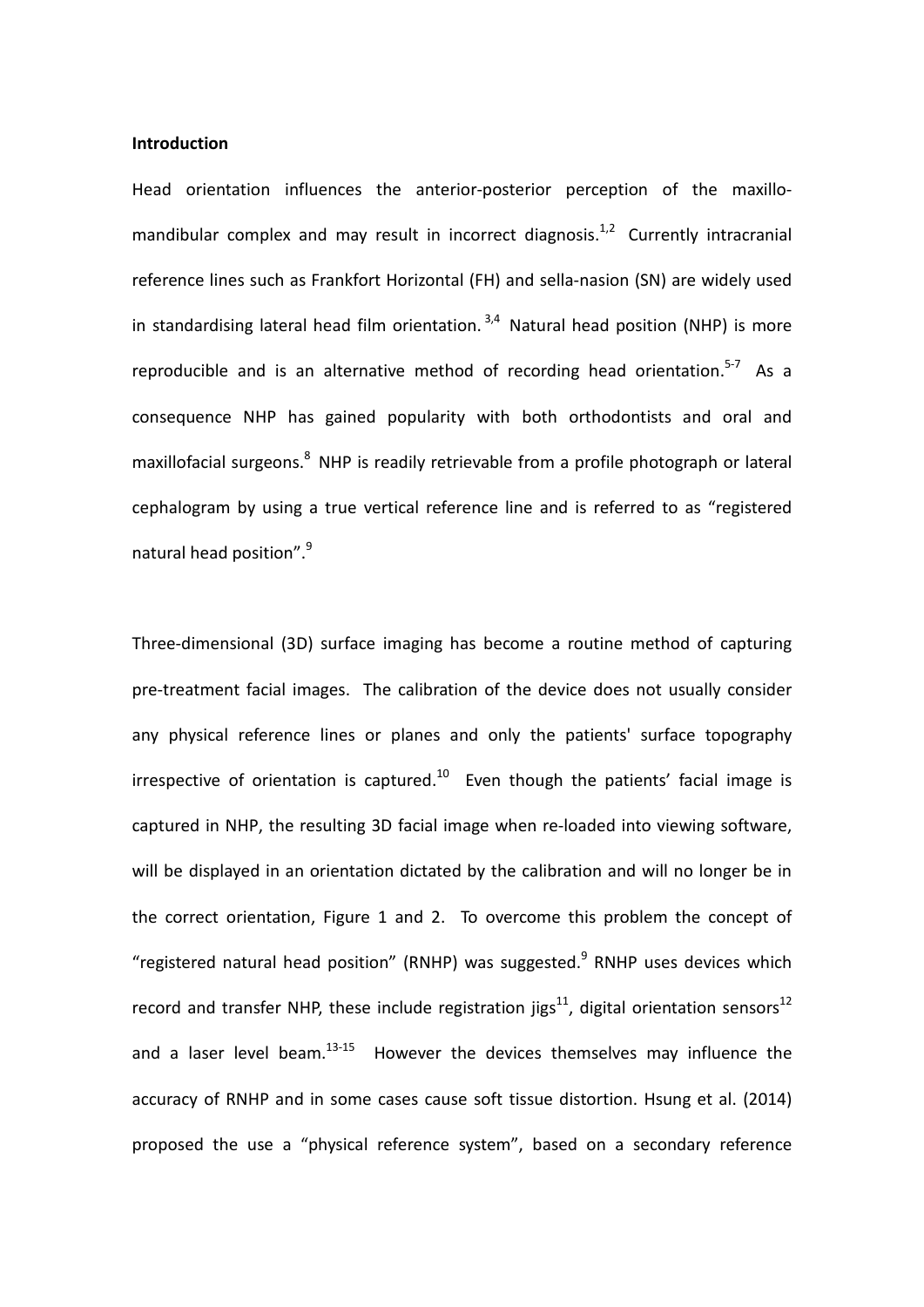target, to re-orient the captured images to the pose the individual were originally captured, e.g. NHP. This technique was accurate and could be regarded as a method (gold standard) of re-orientating 3D facial images into NHP. $^{10}$ 

In situations where lateral cephalograms or lateral profile photographs are not taken in NHP it is possible for clinicians to re-orientate the profile image (up and down) into "estimated natural head position" (ENHP). $16,17$  For 3D images the complexity increases as the images can be manipulated with six degrees of freedom, three for changes in position (translation) along the *x*, *y*, and *z* axes, in addition to rotation around each of the three axis. The majority of 3D virtual orthognathic planning software packages requires the user to load and re-orient the 3D image into the correct pre-planning position i.e. NHP. The assumption is that this can be carried out correctly based on subjective clinical estimation or the use of some form of positioning device.

Given that 3D images are not always displayed in NHP and positioning devices are not routinely available, the purpose of this study was to determine the intra-rater repeatability and the inter-rater reproducibility of re-orientating 3D facial images, of a group of Class III patients, into estimated natural head position (ENHP). The primary outcome measure was the difference in chin position between the ENHP and RNHP orientation using the technique suggested by Hsung et al. (2014). The null hypothesis was that the difference in anterior-posterior chin position (z direction) between the ENHP and RNHP orientation was not different to 6mm as this has been found to be clinically significant.<sup>18</sup>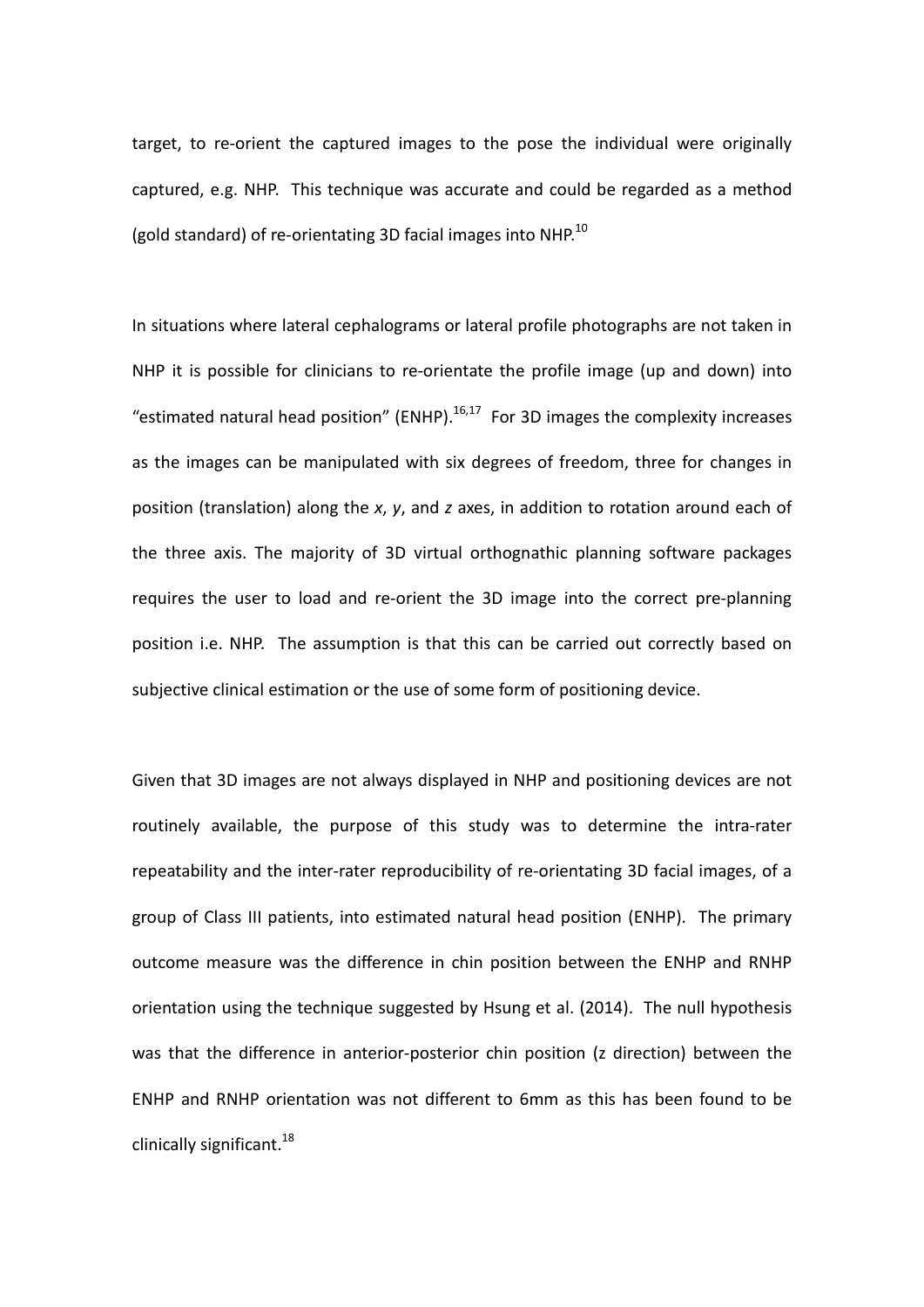#### **Materials and methods**

#### *Sample size calculation*

Based on a standard deviation of  $3.5^\circ$  in the sella-nasion line to horizontal plane (S-N/HOR) angle between RNHP and  $EMHP^{19}$ , an SN length of approximately 6.5cm<sup>20</sup>, SN-Pog angle of approximately 80 degrees<sup>21</sup> and total anterior face height of 116mm<sup>20</sup> the corresponding standard deviation at the chin (pogonion) would be expected to be approximately 5mm. Using Minitab 17 (Minitab, State College, PA) it was calculated that with 90% power, a significance level of 0.05 and a 6mm clinical significance<sup>18</sup> a minimum sample size of 10 Class III orthognathic surgical patients would be needed.

#### *Patient recruitment*

Following ethical approval by the Institutional Review Board (IRB) of Hong Kong University and Hospital Authority Hong Kong West Cluster (Protocol reference no: UW 14-355), patients seeking treatment at the Department of Orthodontics or the Department of Oral Maxillofacial Surgery at the Prince Philip Dental Hospital were recruited. Based on the diagnosis of the orthognathic team only pre-surgical Class III orthognathic patients with no facial asymmetry were included. Individuals with craniofacial syndromes or anomalies were excluded. The average age of 15 of the patients was 21.9 years  $\pm$  8.5 months (range 17.2–26.9 years); 12 were female and 3 male.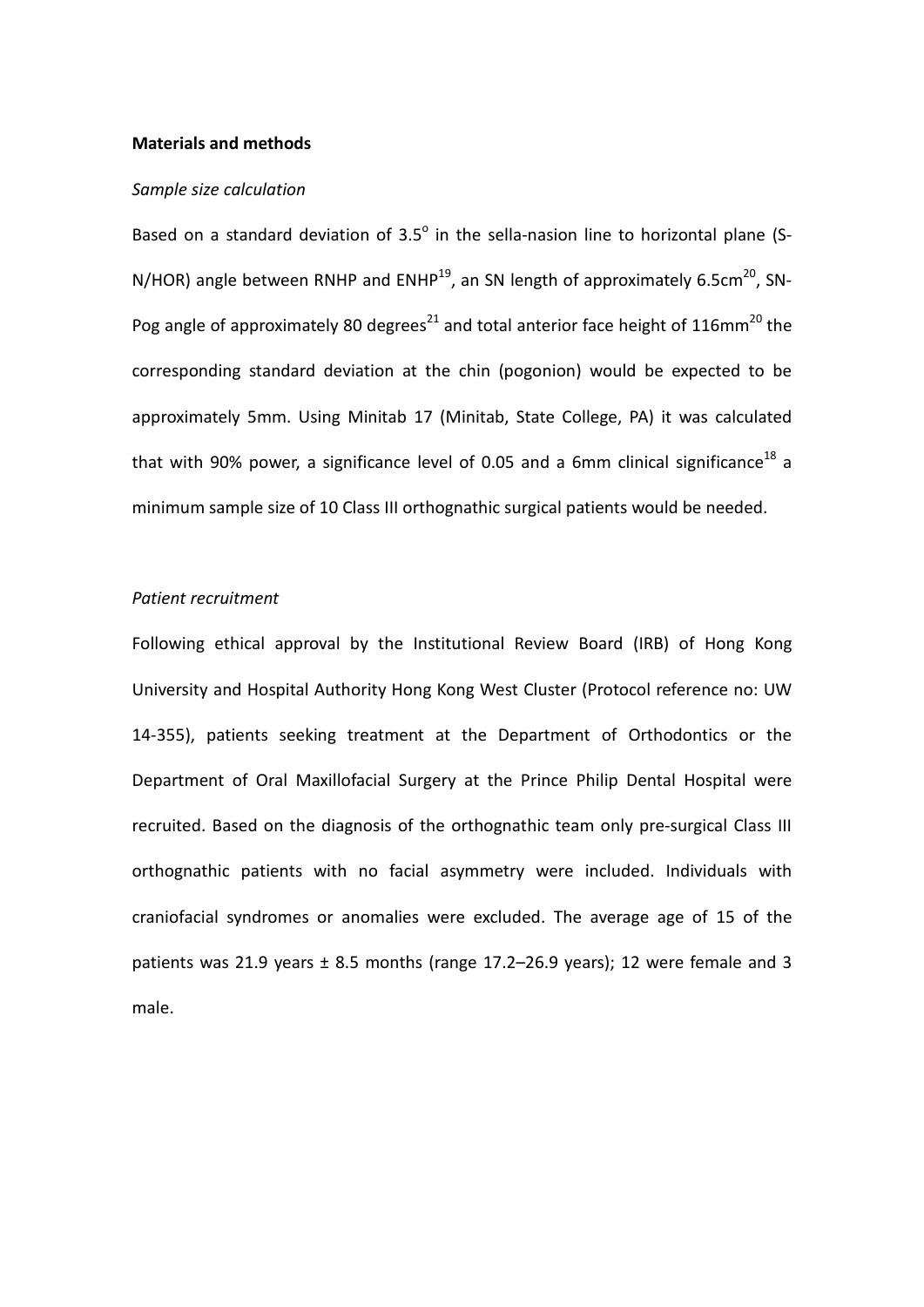#### *Clinicians*

Six experienced clinicians (four males and two females; age range: 27–34 years) from the Department of Orthodontics and the Department of Oral Maxillofacial Surgery, who were familiar with and routinely used, natural head position were asked to estimate natural head position, by adjusting the pitch, roll and yaw orientation of the image, Figure 3.

#### *3D imaging system calibration*

A 3D stereophotogrammetry system (Di3D, Dimensional Imaging, Glasgow, UK) was adapted to record registered RNHP $^{10}$  and capture the 3D facial image of each of the subjects. According to the method there were three steps; firstly, the position of mirror (25 cm x 21 cm) was recorded in three planes of space. Secondly, the intrinsic properties of the Di3D system were calibrated using Di3D calibration target. Finally, the physical external references were determined by aligning reference board parallel to the mirror.

#### *Obtaining registered natural head position (RNHP)*

Subjects were asked to cover their hair with a headband and remove their glasses prior to 3D facial captures. They were then seated in front of the 3D capture system and instructed to obtain NHP as follows: sit upright, close their left eye and use their right eye to focus on a black point on the mirror and adjust the seating position if necessary, tilt their head forward and backward with decreasing oscillations until a comfortable position of the head was obtained.<sup>22</sup> Finally look into their own eyes in the mirror and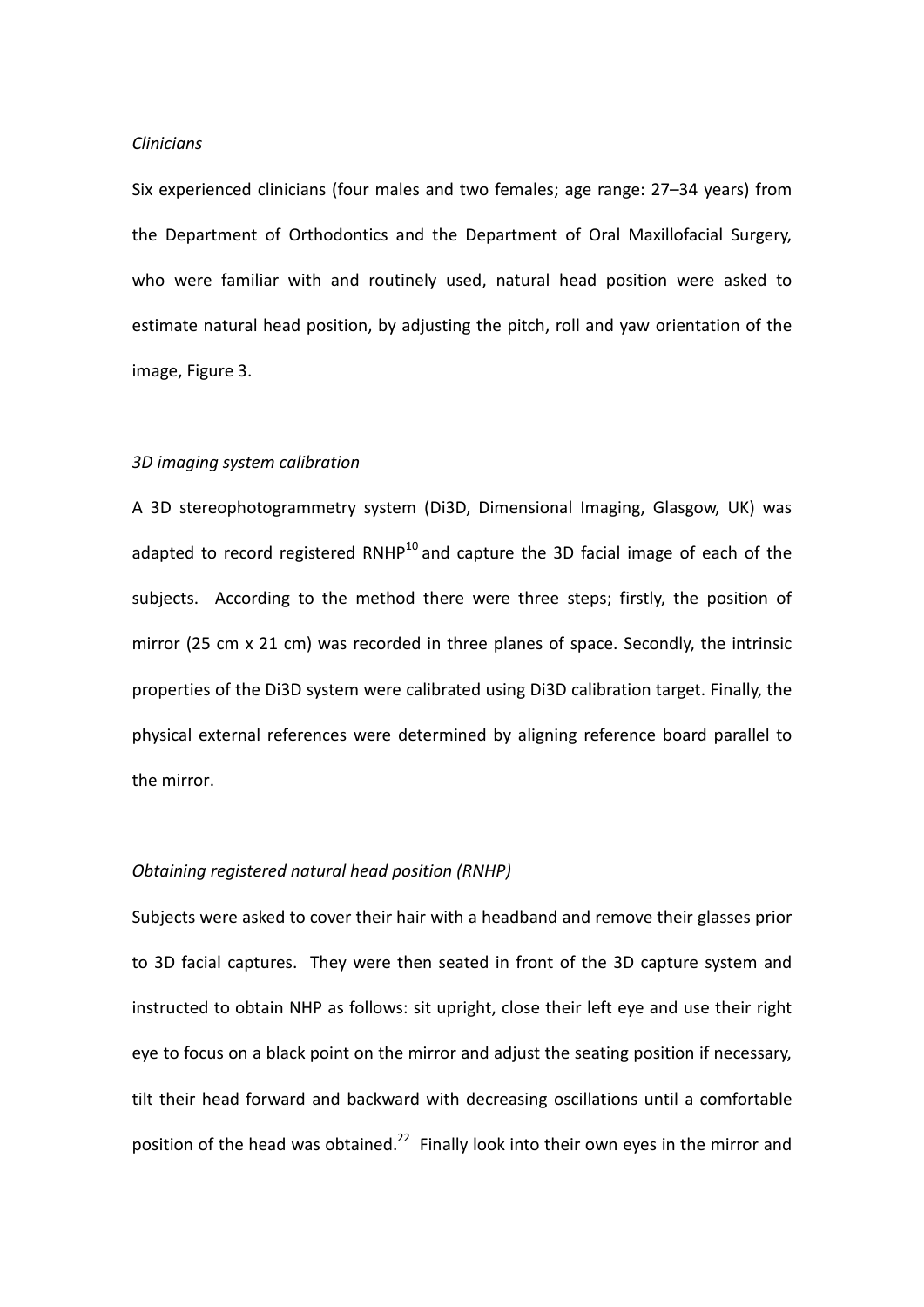in relaxed lip position. When the subjects were in NHP, 3D facial captures were obtained using Di3Dcapture software (Dimensional Imaging, Glasgow, UK). All captures (at least five captures) were exported in Wavefront (OBJ) format and using the appropriate in-house software all subsequent 3D facial captures were automatically reoriented into RNHP (HTC).

#### *Obtaining estimated natural head position (ENHP)*

The 3D images in RNHP were first imported to MeshLab software (STI-CNR, Rome, Italy; http://meshlab.sourceforge.net/) and each image was prepared for standardised viewing by deleting the shoulders and hair but leaving the ears and neck region. The pitch, roll and yaw of each cropped 3D images was then changed using MeshLab. The amount of change was a figure from 10° to 30° generated by a random number generator. The image was then saved as a new .OBJ file. Each 3D image, in its new orientation, was imported into Di3Dview installed on a Dell PC computer (Dell precision T5600, Dell Inc., Texas, US) with a 24" LED wide screen monitor. To familiarize the clinicians with the software, a demonstration was conducted prior to the main study. The clinicians were shown how to change the pitch, roll and yaw of the image. For the main study the clinicians were asked to re-orientate each 3D images into natural head position based on their general experience with no time limitation (T1). Each image was saved in the new position in OBJ format.

To assess the intra-operator reliability five randomly selected RNHP images were reorientated into ENHP by 6 clinicians after a 2-week interval (T2). It has been reported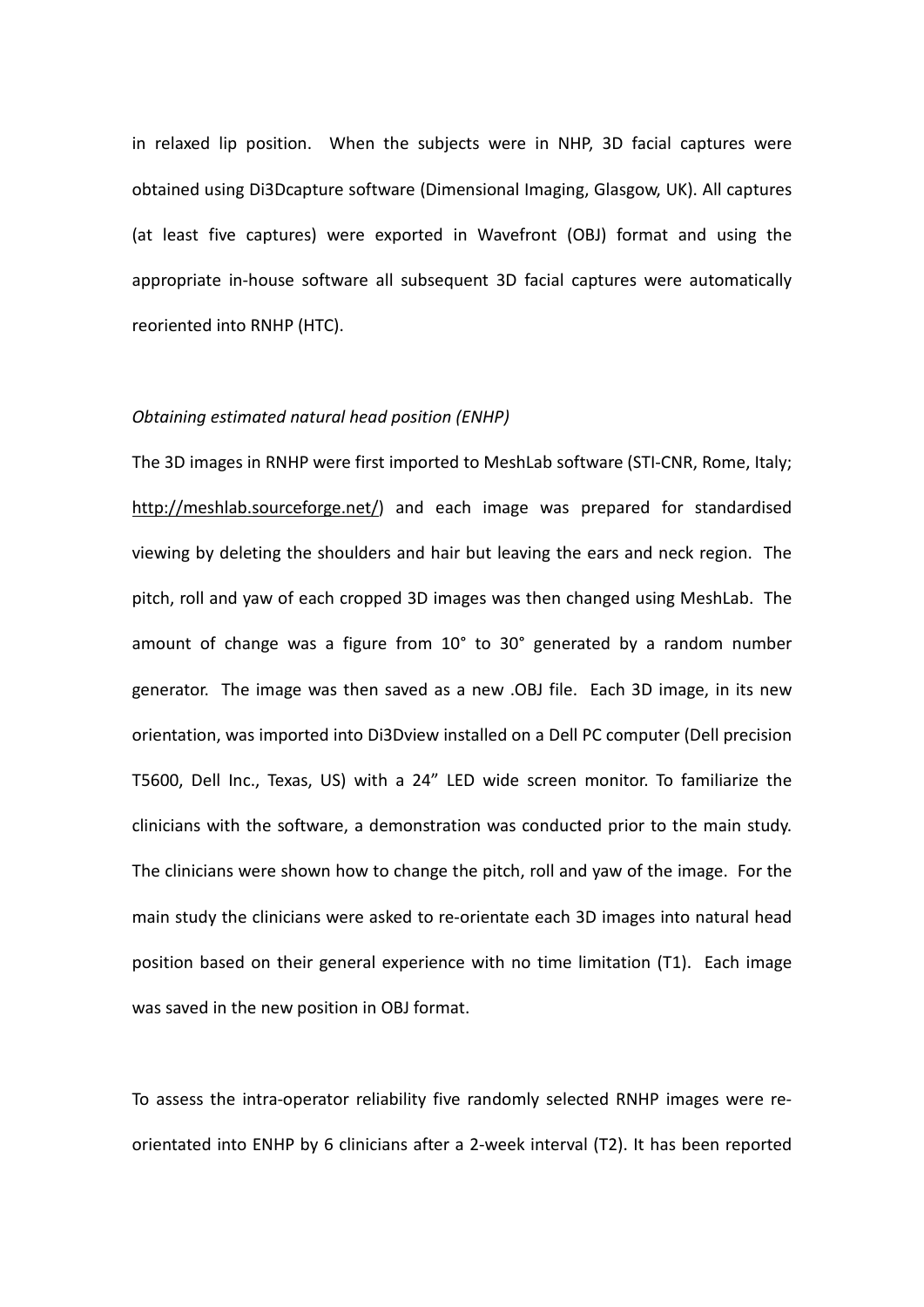that two weeks is an acceptable washout interval.<sup>23</sup> For each patient the RNHP and ENHP image were imported into Di3Dview. A single landmark was placed at pronasale on both images. The ENHP image was translated long the mediolateral direction (x axis), inferosuperior direction (y-axis) and anteroposterior direction (z-axis) and aligned on pronasale, which then served as the center of rotation and the local co-ordinate system. The aligned ENHP image was saved in OBJ format. Using in-house developed software three soft-tissue landmarks were selected on the RNHP which displayed the vertex number associated with the landmark, Figure 4. As the RNHP and the ENHP were the same image the same vertices could be identified on the ENHP. It is more meaningful to consider the three landmarks as a triangle undergoing rigid body transformation, Figure 5.

### *Determining the differences in yaw, roll and pitch between ENHP and RNHP*

To determine the differences in yaw the angle between the lines joining the left exocanthian and the right exocanthian on both the ENHP and RNHP images of each participant was measured as if they were projected on the X-Z plane, Figure 6. The error in roll was determined by projecting the same lines on the X-Y plane, Figure 7. Finally the difference in pitch was calculated by measuring the angle between the lines joining pronasle and pogonion on both the ENHP and RNHP images as if they were projected on the Y-Z plane, Figure 8. The angle (θ) between two lines is measured by the equation  $\theta = \cos^{-1}\left(\frac{a \cdot b}{|a||b|}\right)$ , where **a** and **b** are the vectors pointing in the direction of each line.<sup>24</sup>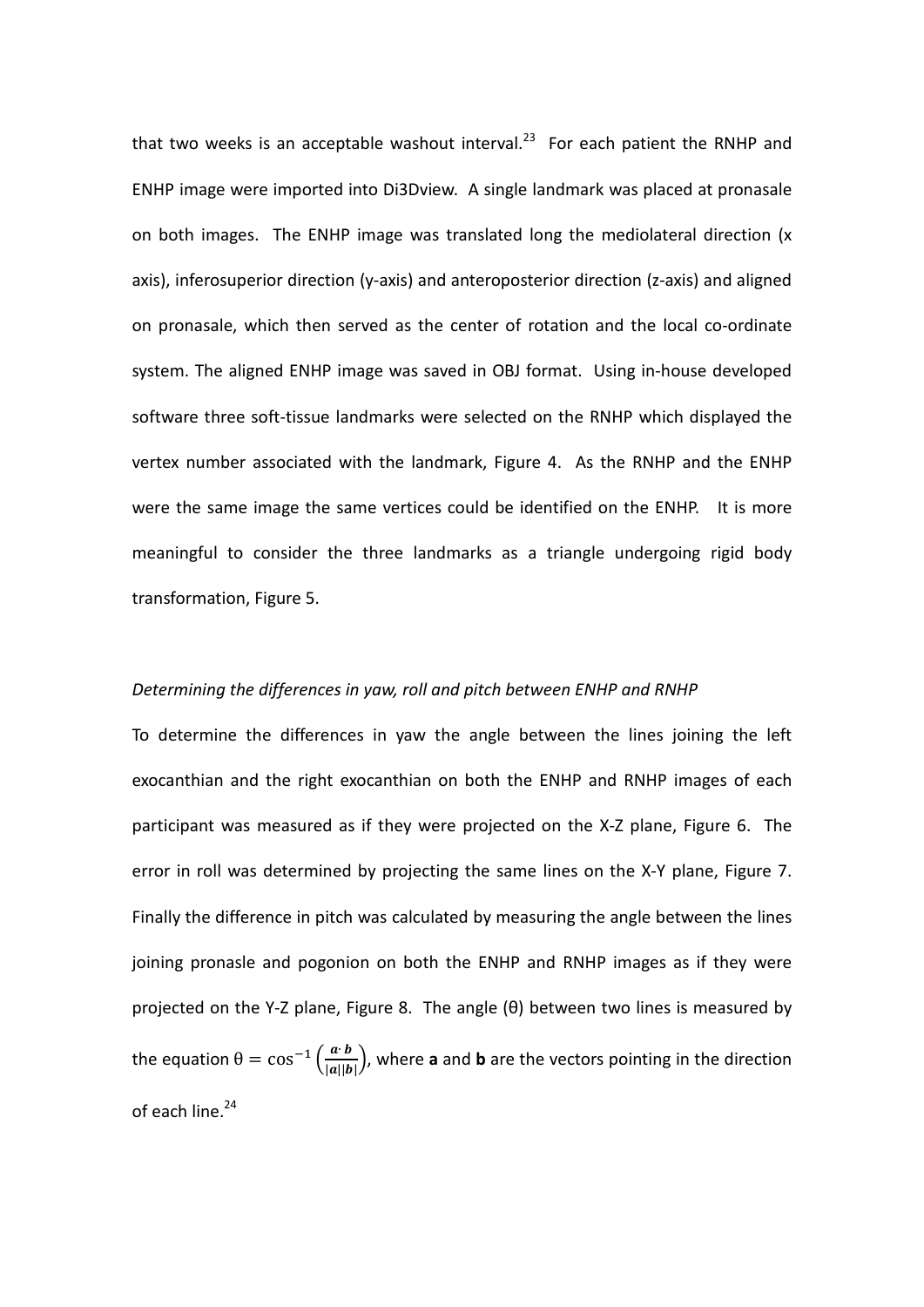#### *Statistical analysis*

The mean differences in x, y and z coordinates of the three landmarks between RNHP and ENHP were measured and descriptive statistics determined. The data was checked for outliers and normality. No outliers were found and the differences between the x, y and z co-ordinates for the RNHP and ENHP images were found to be normally distributed. Therefore a one-sample *t*-test was performed to detect whether the difference in chin position in the z direction (pitch) was significantly different to 6mm.

An intra-class coefficient (ICC) analysis was used to assess the intra-rater (one-way random) and inter-rater repeatability (two-way mixed) for roll, yaw, pitch and chin position for the six clinicians. ICC values of 0.75 and above represent good reliability, those between 0.50 and 0.74 represent moderate reliability, and those below 0.50 indicate poor reliability. 25

#### **Results**

The mean differences in the x direction were  $0.0\pm1.1$ mm,  $-0.3\pm1.2$ mm and  $0.4\pm1.7$ mm for the right eye, left eye and chin respectively. The mean differences in the y direction were 2.9±2.6mm, -2.3±2.7mm and -1.2±1.4mm for the right eye, left eye and chin respectively. Finally the mean differences in the z co-ordinate were -4.0±3.5mm, - 2.7±2.9mm and 6.3±5.2mm for the right eye, left eye and chin respectively, Table 1. The results of the one-sample *t*-test showed that the mean difference in chin position, in the z direction, between ENHP and RNHP was 6.3±5.2mm and not significantly different to 6mm (p=0.645), with a 95% confidence interval of 5.2mm to 7.3mm.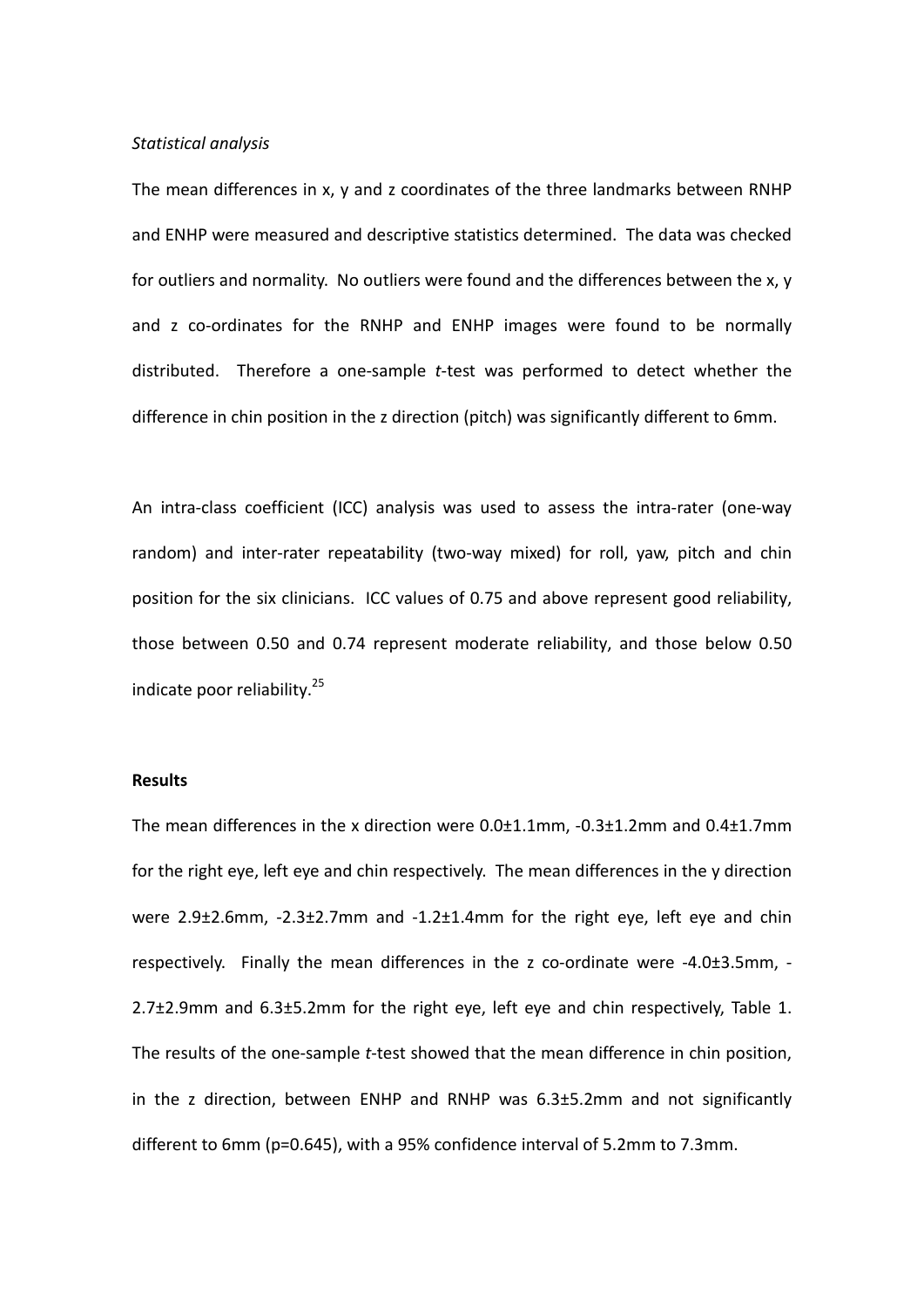Figure 9 shows there was a tendency for the clinicians to orientate the ENHP image so the chin was rotated more posteriorly (6.3±5.2mm) in the z direction. As expected with the chin more posterior placed the right and left eyes (4.0±3.5mm and -2.7±2.9mm) were more anteriorly positioned as the images were centred and rotated around pronasale.

#### *Intra-operator reliability*

For intra-operator reliability the ICC values of 0.55 to 0.74 represent moderate reliability for roll, yaw and pitch. Median differences between ENHP and RNHP for roll (-0.3 $^{\circ}$ ) and yaw (0.2 $^{\circ}$ ) were small but were larger for pitch (-1.3 $^{\circ}$ ), Table 2.

#### *Inter-rater reproducibility*

The ICC values ranged from 0.39 to 0.58 represent poor to moderate reliability for roll, yaw and pitch between clinicians. Median differences between ENHP and RNHP for roll (-0.7 $^{\circ}$ ) and yaw (-0.2 $^{\circ}$ ) were again small but much larger for pitch (5.5 $^{\circ}$ ), Table 3.

#### **Discussion**

The fundamental premise of assessment, diagnosis and treatment planning for individuals with a dentofacial deformity relies on correct head positioning (Downs, 1956). Based on conventional 2D facial photographs natural head orientation (NHO) or estimated natural head position (ENHP) is an alternative to registered natural head position (RNHP).<sup>19,23</sup> To the authors knowledge there are no equivalent studies using 3D facial images. The ability to correctly re-orientate a 3D facial image into the correct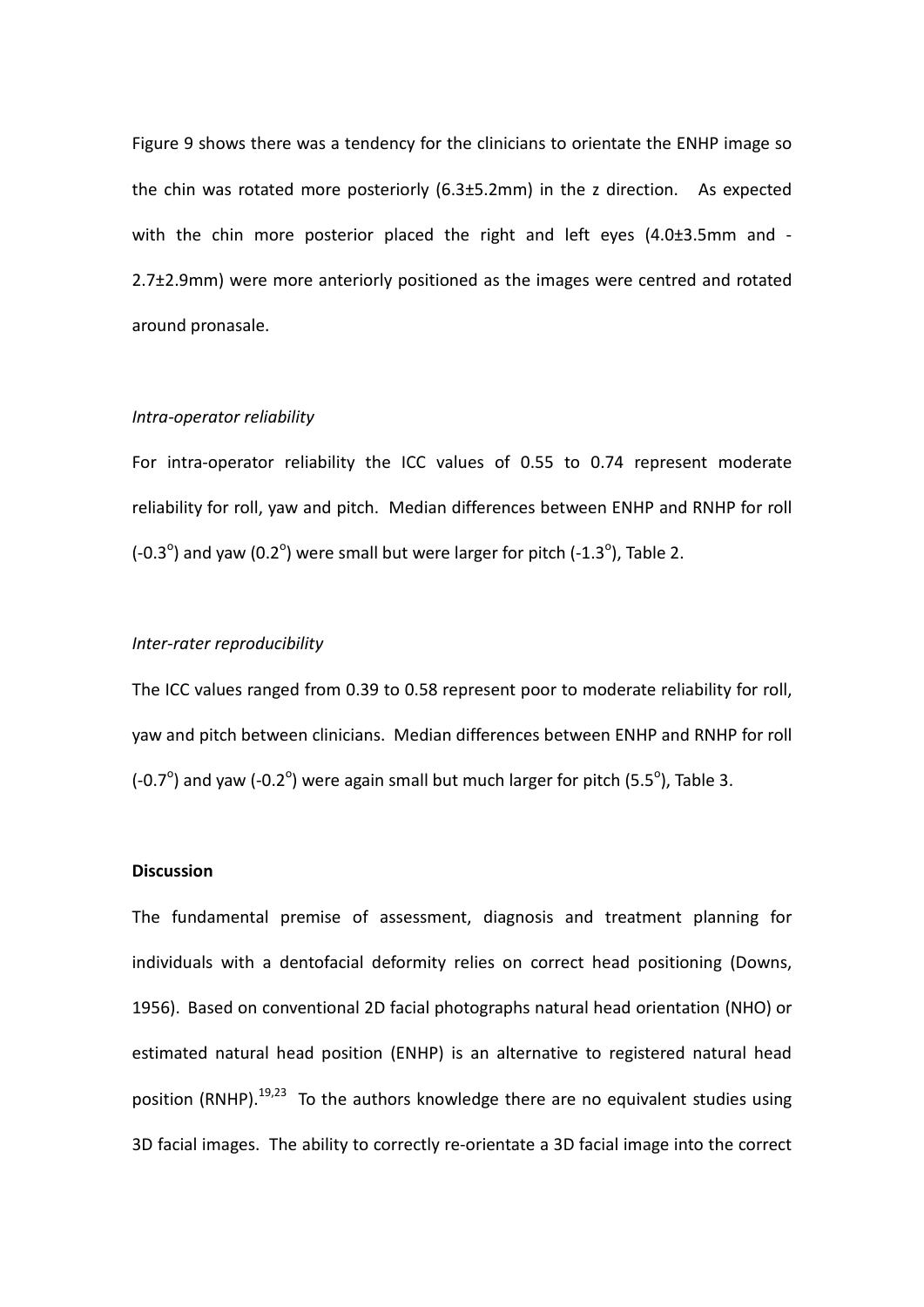NHP is the starting point of virtual orthognathic surgical planning. This study was undertaken to determine the validity and reproducibility of undertaking this fundamental process based on subjective estimation only.

Ideally natural head position should be recorded without any devices attached to the head, any markings on the face, or the use of subjective datum points.<sup>9</sup> "Stereophotogrammetric natural head position" developed by Hsung et al. (2014) attains these requirements. Even though the method may not be readily usable in a clinical setting it did provide the "gold standard" to obtain RNHP for the present study. The repeatablity of the physical reference system was clinically acceptable, with standard deviations less than 0.1 $^{\circ}$  for pitch and yaw angles and 0.15 $^{\circ}$  for roll angles.

The moderate level of intra-operator reliability for roll, yaw and pitch indicates that individual clinicians could estimate natural head position consistently in threedimensional space. The median differences between ENHP and RNHP for roll  $(-0.3^{\circ})$ and yaw (0.2 $^{\circ}$ ) were small but were larger for pitch (-1.3 $^{\circ}$ ). It is worth noting the 95% confidence interval for difference in chin position in the z direction (5.2mm to 7.3mm), may have the potential to alter clinical assessment and outcome.

The poor to moderate inter-operator reliability indicated that 3D facial images could be reliably orientated into natural head position with respect to roll and yaw only but not pitch. The smaller differences in roll and yaw for both intra- and inter-operator reliability may be explained by clinicians using the eyes (pupils) to orientate the image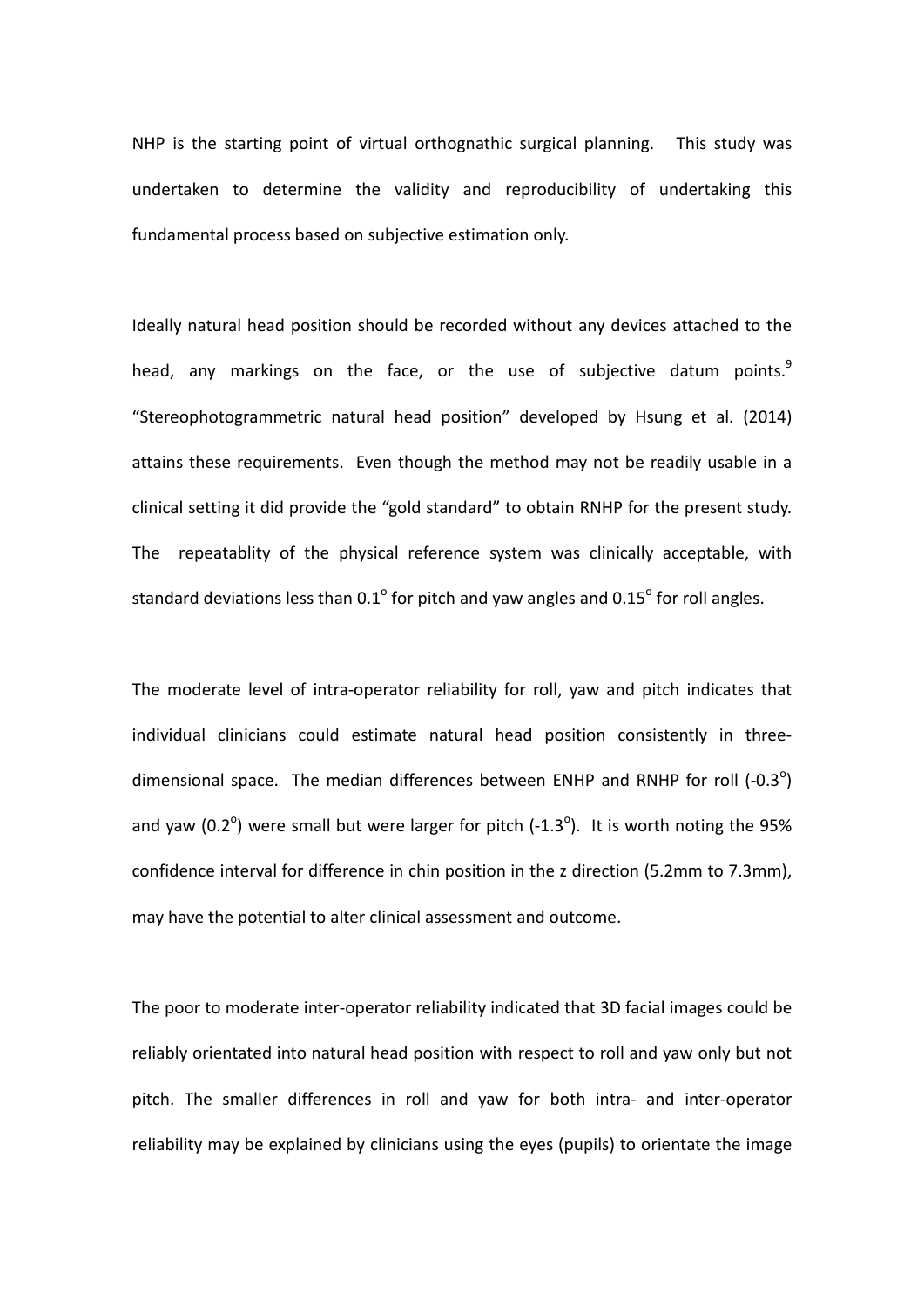horizontally and reducing roll error. The clinicians may also be using the ears and the "amount of cheek show" on the left and right halves of the facial image to adjust for rotational symmetry, therefore reducing yaw error. This hypothesis could be tested by repeating the study on a group of patients with hemifacial macrosomia. The orbital dystopia, differences in ear height and in asymmetric hemifacial projection may have a marked effect on the roll and yaw as well as the pitch; this was beyond the scope of the present study. Regarding pitch estimation there are few visual cues to guide the clinician which may explain the difficulties in reaching a consensus on the pitch orientation and so chin position. In the absence of such visual cues clinicians maybe using their own references for pitch, i.e. Frankfort plane. However, similar with the cephalometric radiographs, difficulties in locating soft-tissue landmarks accurately on a 3D image may result in the differences amongst clinicians.

The present study has found that clinicians overwhelmingly orientated a 3D facial image so that the chin lies more posteriorly when estimating NHP with a mean difference of 6.3±5.2mm (95% confidence interval of 5.2mm to 7.3mm). Interestingly this was agreement with a previous study using 2D images to assess whether NHO is influenced by facial morphology. The study reported the severity of both class II and class III skeletal patterns were underestimated.<sup>17</sup>

The effect of chin position on the perceived need for orthognathic surgery has been previously reported.<sup>26</sup> The study reported that when chin prominence reached approximately 6mm beyond a class I acceptable profile surgery was suggested by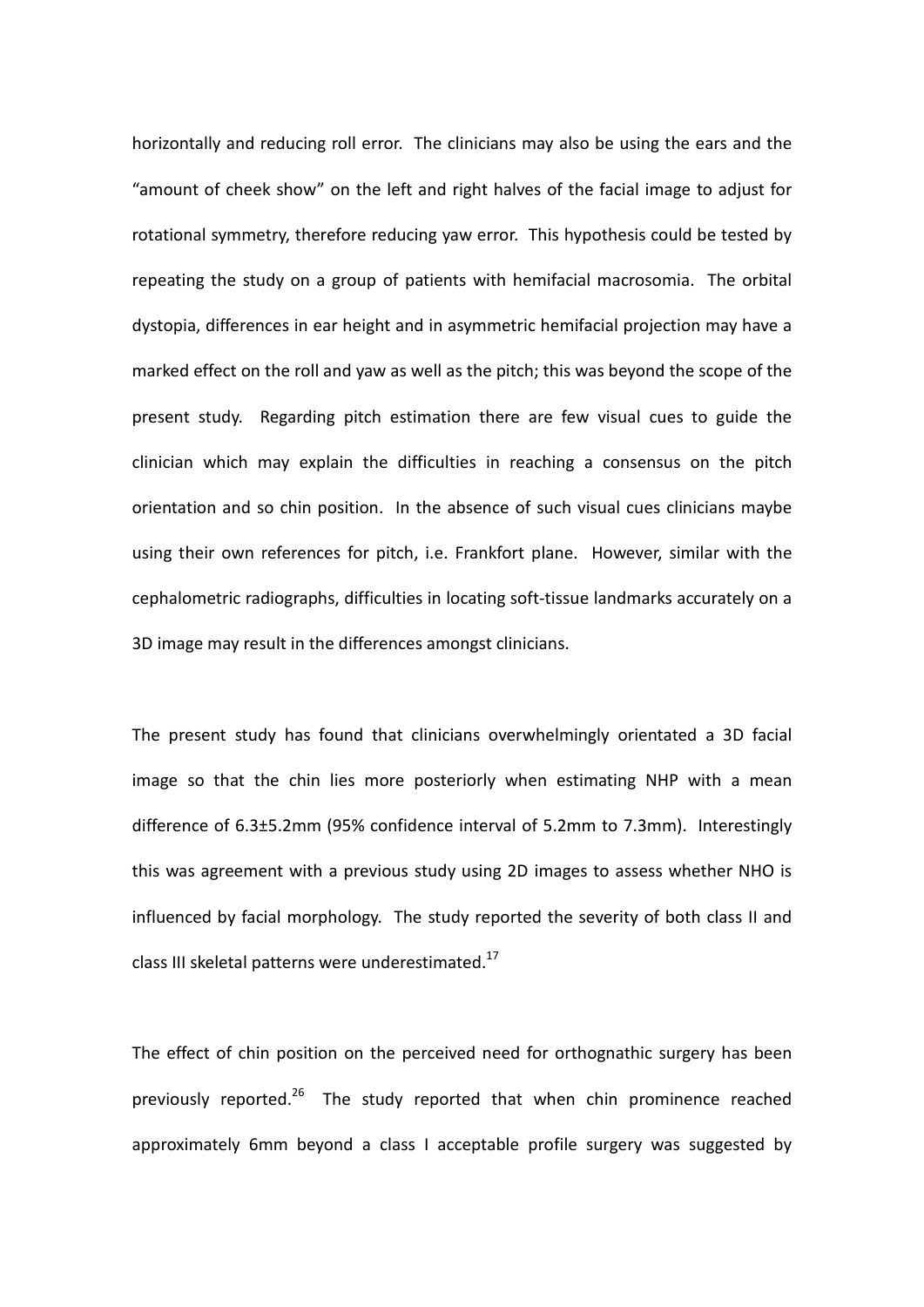laypeople, orthognathic patients and clinicians. Interestingly, in the present study, the difference between ENHP and RNHP chin position in the z direction was not significantly different to 6.0mm (p=0.645); this would imply a clinically acceptable result. However, it should be noted that the chin prominence was compared starting from a class I profile whilst the present study starts with skeletal class III patients. This difference may exaggerate the severity of chin prominence and still has the possibility to change the desire for surgical correction amongst clinicians. Also the range of error for pitch was large, from -3.5 $^{\circ}$  upto 13.2 $^{\circ}$ , again highlighting the inconsistency in reorienting the image correctly.

#### **Conclusions**

Many current 3D imaging techniques do not maintain the recorded natural head position. This study has shown that subjective re-orientation of 3D images into NHP is reproducible with respect of roll and yaw, in the absence of facial asymmetry, but not in pitch. The subjective re-orientation of 3D images into NHP in class III patients may reduce the perceived severity of the skeletal deformity in the anterior-posterior direction i.e. they will look less class III. Therefore when using 3D virtual planning clinicians require an additional frame of reference to orientate the images prior to planning, as clinicians are unable to re-establish the correct NHP reliably.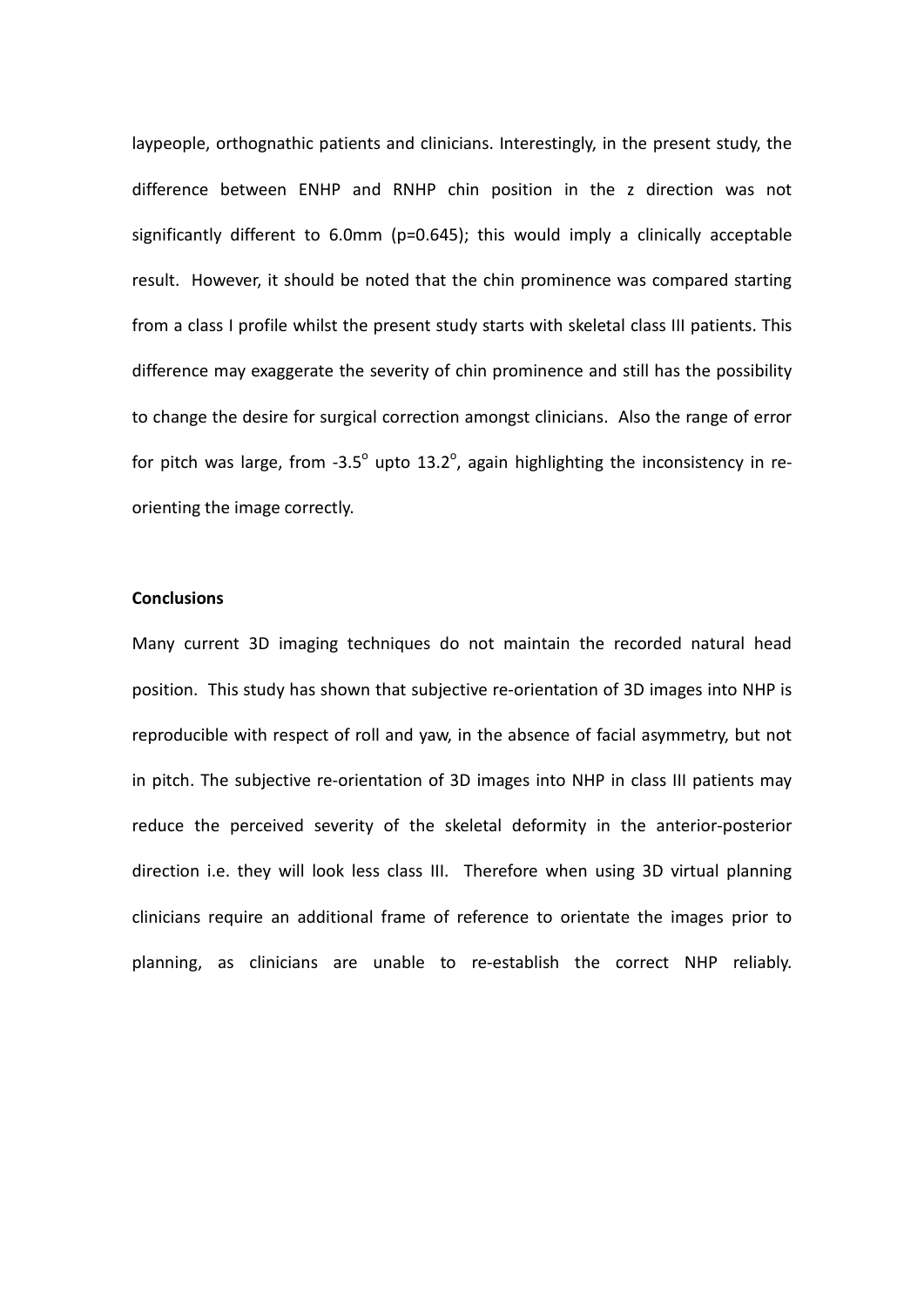## **Acknowledgments**

The authors would like to thank the clinicians for their time and support in conducting this study and the staff of the Orthodontic and Oral and Maxillofacial Discipline for patient recruitment.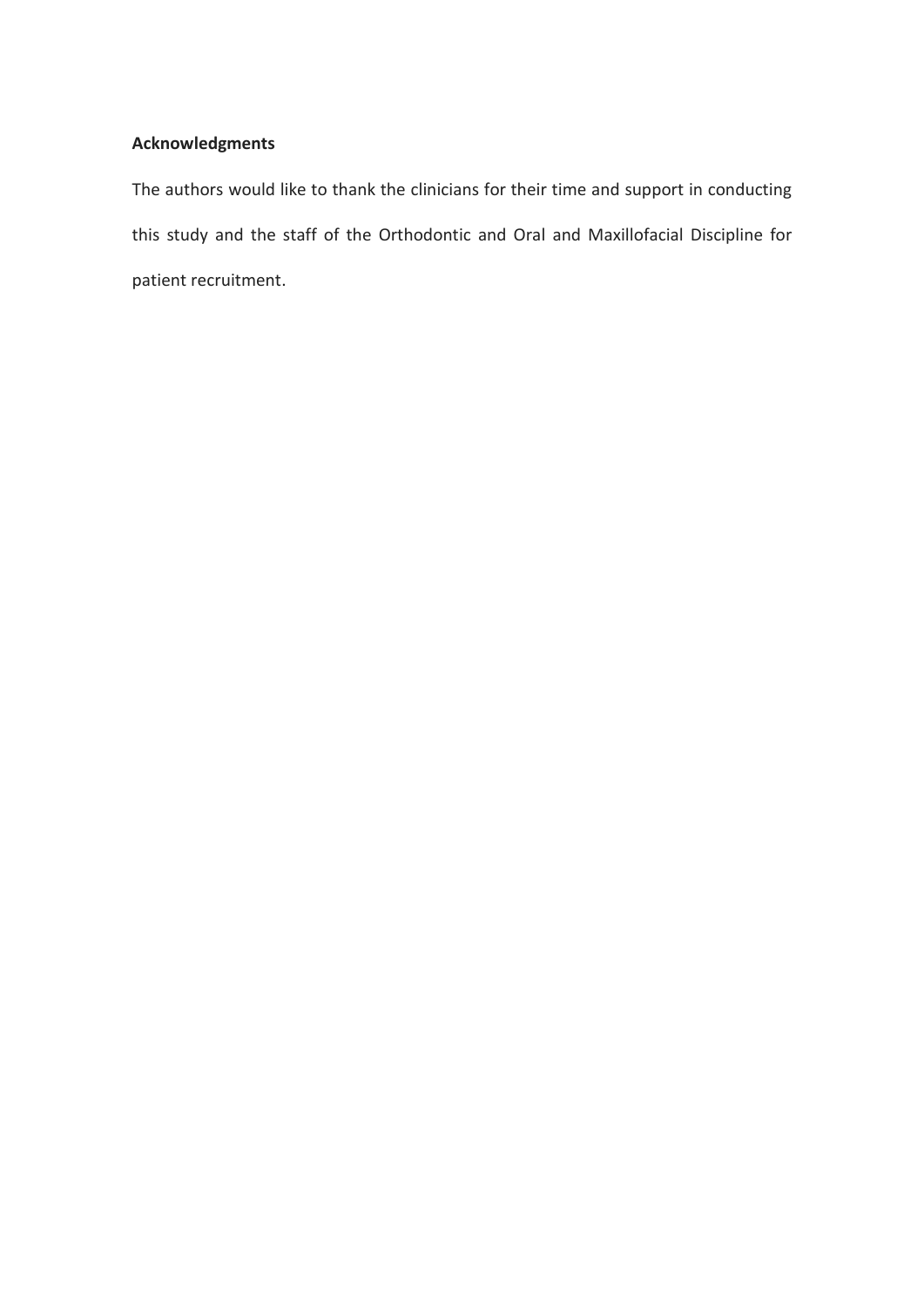#### **References**

- 1. Downs WB. Analysis of the dentofacial profile. Angle Orthod 1956: 26: 191-212.
- 2. Barbera AL, Sampson WJ, Townsend GC. Variation in natural head position and establishing corrected head position. Homo 2014: 65: 187-200.
- 3. Bister D, Edler RJ, Tom BD, Prevost AT. Natural head posture—considerations of reproducibility. Eur J Orthod 2002: 24: 457-470.
- 4. Hedayati Z, Paknahad M, Zorriasatine F. Comparison of Natural Head Position in different anteroposterior malocclusions. J Dent (Tehran) 2013: 10: 210-220.
- 5. Cooke MS, Wei SH. A summary five-factor cephalometric analysis based on natural head posture and the true horizontal. Am J Orthod Dentofacial Orthop 1988: 93: 213-223.
- 6. Peng L, Cooke MS. Fifteen-year reproducibility of natural head posture: a longitudinal study. Am J Orthod Dentofacial Ortho 1999: 116: 82-85.
- 7. Arnett G, McLaughlin RP. (2004). Facial and dental planning for orthodontists and oral surgeons. Edinburgh: Mosby. (p95-96).
- 8. Meiyappan N, Tamizharasi S, Senthilkumar KP, Janardhanan K. Natural head position: An overview. J Pharm Bioallied Sci 2015: 7: S424-427.
- 9. Cassi D, De Biase C, Tonni I, Gandolfini M, Di Blasio A, Piancino MG. Natural position of the head: review of two-dimensional and three-dimensional methods of recording. Br J Oral Maxillofac Surg 2016: 54: 233-40.
- 10. Hsung TC, Lo J, Li TS, Cheung LK. Recording of natural head position using stereophotogrammetry: a new technique and reliability study. J Oral Maxillofac Surg 2014: 72: 2256-2261.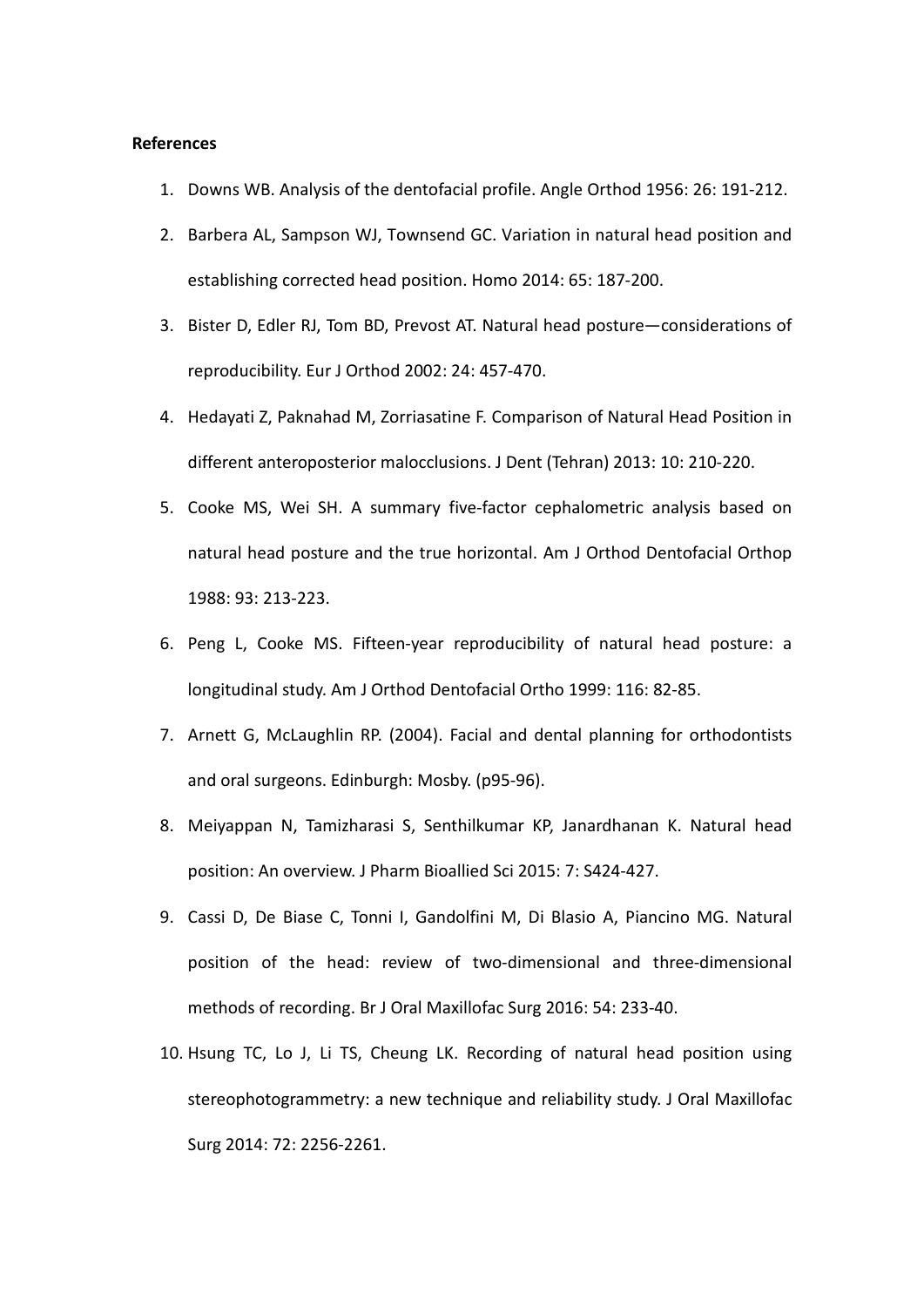- 11. Schatz EC, Xia JJ, Gateno J, English JD, Teichgraeber JF, Garrett FA. Development of a technique for recording and transferring natural head position in 3 dimensions. J Craniofac Surg 2010: 21: 1452-1455.
- 12. Xia JJ, McGrory JK, Gateno J, Teichgraeber JF, Dawson BC, Kennedy KA, et al. A new method to orient 3-dimensional computed tomography models to the natural head position: a clinical feasibility study. J Oral Maxillofac Surg 2011: 69: 584-591.
- 13. Chen CM, Lai S, Tseng YC, Lee KT. Simple technique to achieve a natural head position for cephalography. Br J Oral Maxillofac Surg 2008: 46: 677-678.
- 14. Damstra J, Fourie Z, Ren Y. Simple technique to achieve a natural position of the head for cone beam computed tomography. Br J Oral Maxillofac Surg 2010: 48: 236-238.
- 15. Weber DW, Fallis DW, Packer MD. Three-dimensional reproducibility of natural head position. Am J Orthod Dentofacial Orthop 2013: 143: 738-744.
- 16. Lundström A, Forsberg CM, Westergren H, Lundström F. A comparison between estimated and registered natural head posture. Eur J Orthod. 1991: 13: 59-64.
- 17. Halazonetis DJ. Estimated natural head position and facial morphology. Am J Orthod Dentofacial Orthop 2002: 121: 364-368.
- 18. Naini FB, Donaldson AN, McDonald F, Cobourne MT. Assessing the influence of lower facial profile convexity on perceived attractiveness in the orthognathic patient, clinician, and layperson. Oral Surg Oral Med Oral Pathol Oral Radiol 2012: 114: 303-311.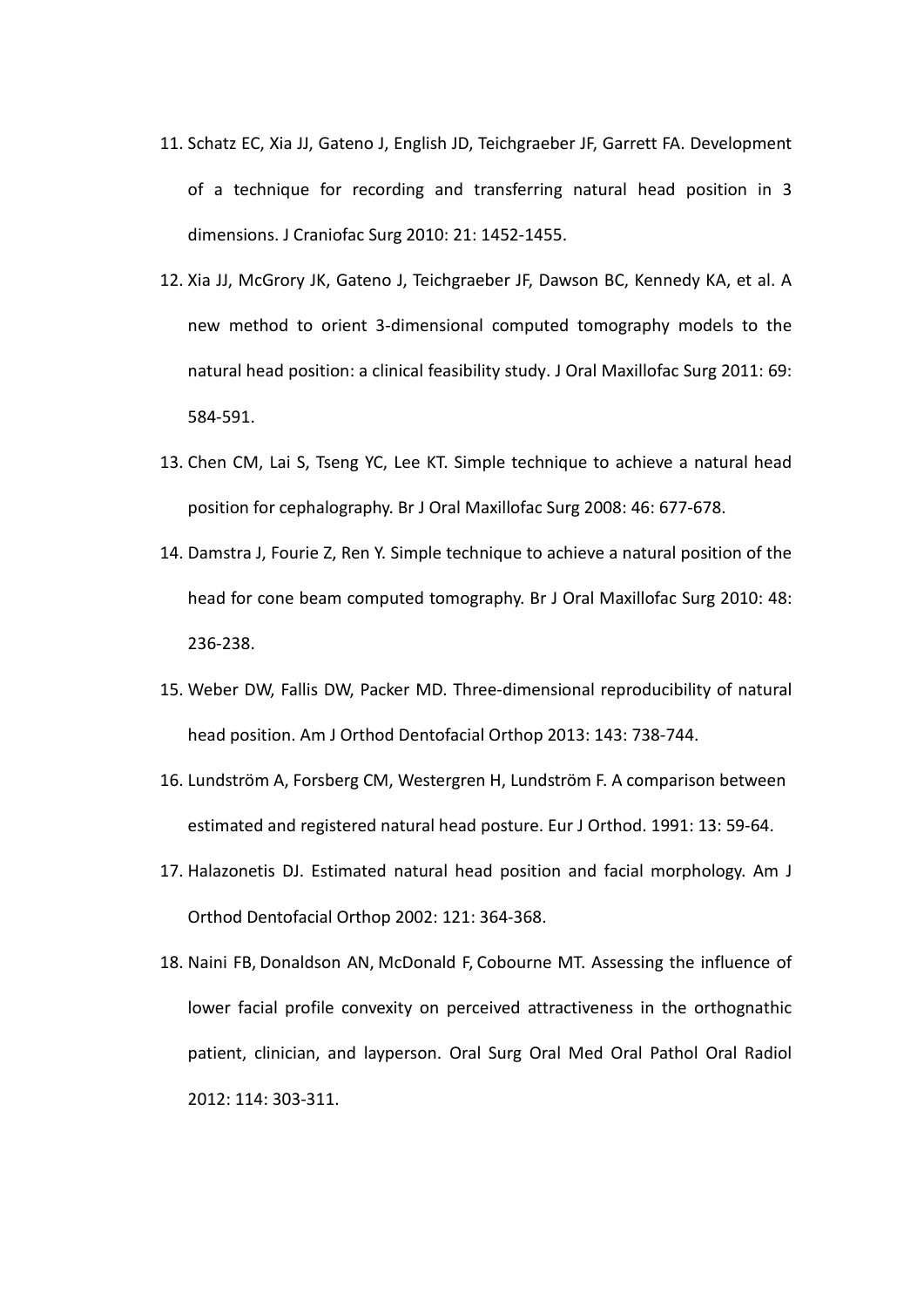- 19. Lundström A, Lundström F, Lebret LM, Moorreees CF. Natural head position and natural head orientation: basic considerations in cephalometric analysis and research. Eur J Orthod 1995: 17: 111-120.
- 20. Cheung LK, Chan YM, Jayaratne YS, Lo J. Threee-dimensional cephalometric norms of Chinese adults in Hong Kong with balanced facial profile. Oral Surg Oral Med Oral Pathol Oral Radiol Endod 2011: 112: e56-73.
- 21. Wu YCJ, Hägg U, Wong RW, McGrath C: Modified Björk analysis of lateral head radiographs of southern Chinese. Open Anthropol J 2009: 2: 40-47.
- 22. Solow B, Tallgren A. Natural head position in standing subjects. Acta odontol Scand 1971: 29: 591-607.
- 23. Jiang J, Xu T, Lin J. The relationship between estimated and registered natural head position. Angle Orthod 2007: 77: 1019-1024.
- 24. Gateno J, Xia JJ, Teichgraeber JF. New 3-dimensional cephalometric analysis for orthognathic surgery. J Oral Maxillofac Surg 2011 Mar:69:606-22
- 25. Portney LG, Watkins MP: Foundations of clinical research: applications to practice, 2nd edition. Upper Saddle River, N.J.: Prentice Hall Health, 2000.
- 26. Naini FB, Donaldson AN, McDonald F, Cobourne MT. Assessing the influence of chin prominence on perceived attractiveness in the orthognathic patient, clinician and layperson. Int J Oral Maxillofac Surg 2012: 41: 839-846.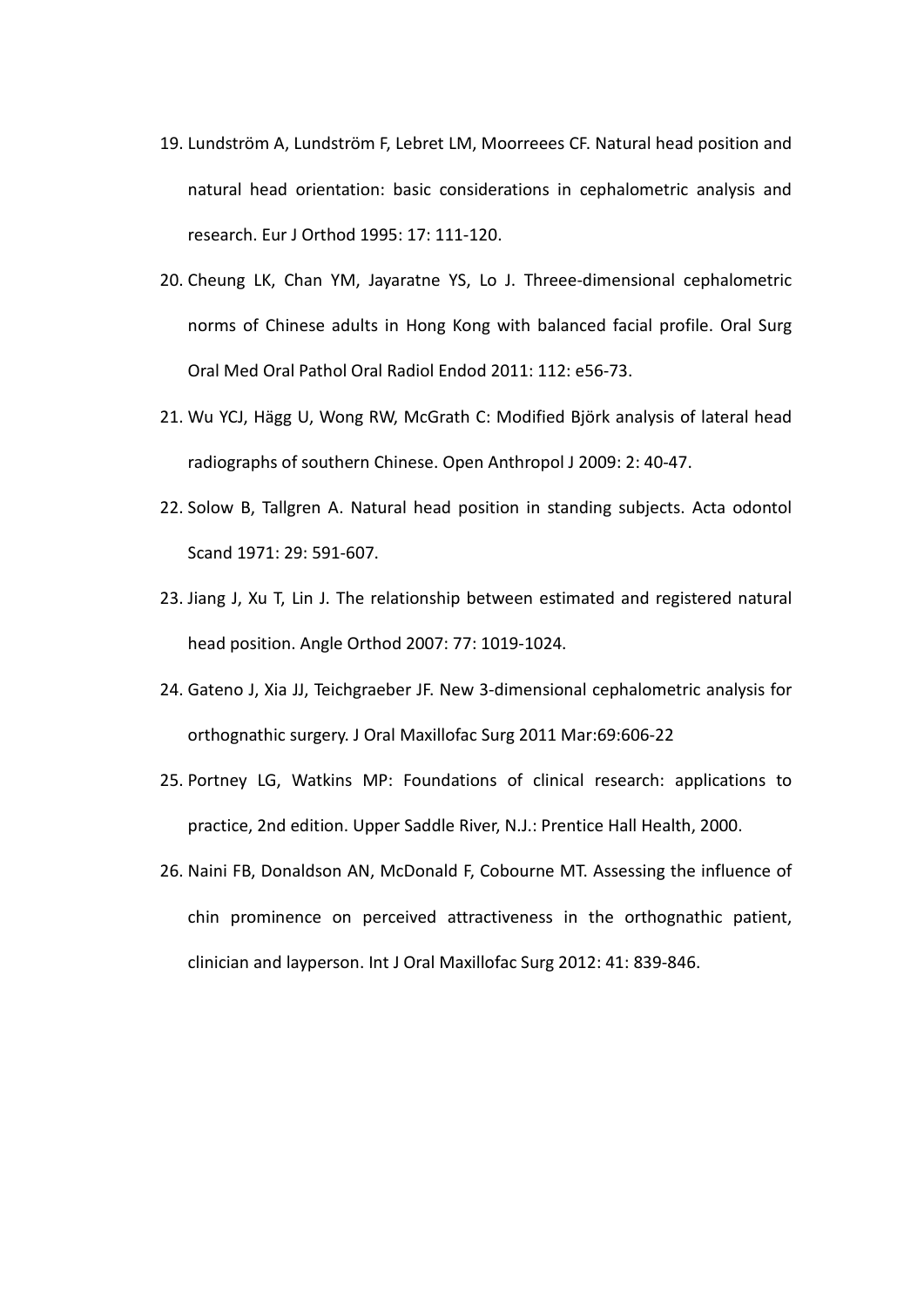**Tables**

- Table 1 Descriptive statistics showing the mean differences in x, y and z coordinates of the three landmarks between RNHP and ENHP.
- **Table 2** Intra-rater reliability for roll, yaw, pitch and chin position. Also shown are the median differeances, range and interquatile range between RNHP and ENHP for roll, yaw and pitch.
- **Table 3** Inter-rater reliability for roll, yaw, pitch and chin position. Also shown are the median differeances, range and interquatile range between RNHP and ENHP for roll, yaw and pitch.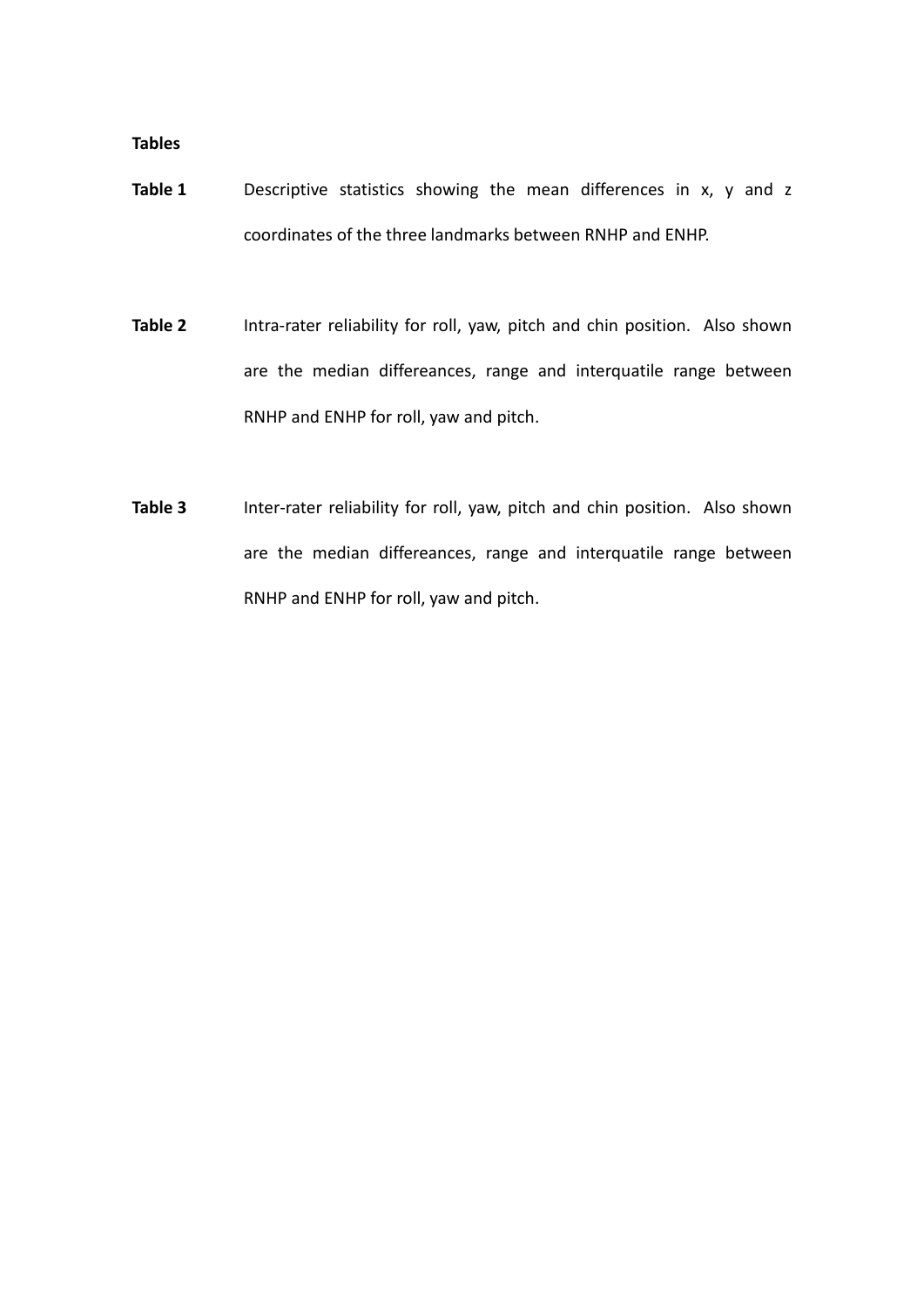#### **Figures**

- **Figure 1** Simultaneous 2D and 3D capture. Subject captured in NHP based on true vertical line in 2D.
- **Figure 2** Subject image captured once, but reloaded and viewed based on three different calibration target orientations. Note change in head position.
- **Figure 3** Shows the co-ordinate system used in this study and the pitch, yaw and roll rotations around the x, y and z axis respectively.
- **Figure 4** 3D image showing landmarks used during analysis right exocanthion (landmark 1), left exocanthion (landmark 2), pogonion (landmark 3) and centre of rotation (landmark 4).
- **Figure 5** 3D landmark configuration simplified to a triangle RNHP (yellow) and ENHP (red) with center of rotation on pronasale.
- **Figure 6** Roll angle calculated between right exocanthion (landmark 1), and left exocanthion (landmark 2) joined on both RNHP (yellow) and ENHP (red) images and projected onto the coronal (X-Y plane) looking down the zaxis (Gateno, 2011).
- **Figure 7** Yaw angle calculated between right exocanthion (landmark 1), and left exocanthion (landmark 2) joined on both RNHP (yellow) and ENHP (red) images and projected onto the axial (X-Z plane) looking down the y-axis (Gateno, 2011).
- **Figure 8** Pitch angle calculated between pronasale (landmark 4), and pogonion (landmark 3) joined on both RNHP (yellow) and ENHP (red) images and projected onto the sagittal plane (Y-Z plane) looking down the x-axis (Gateno, 2011).